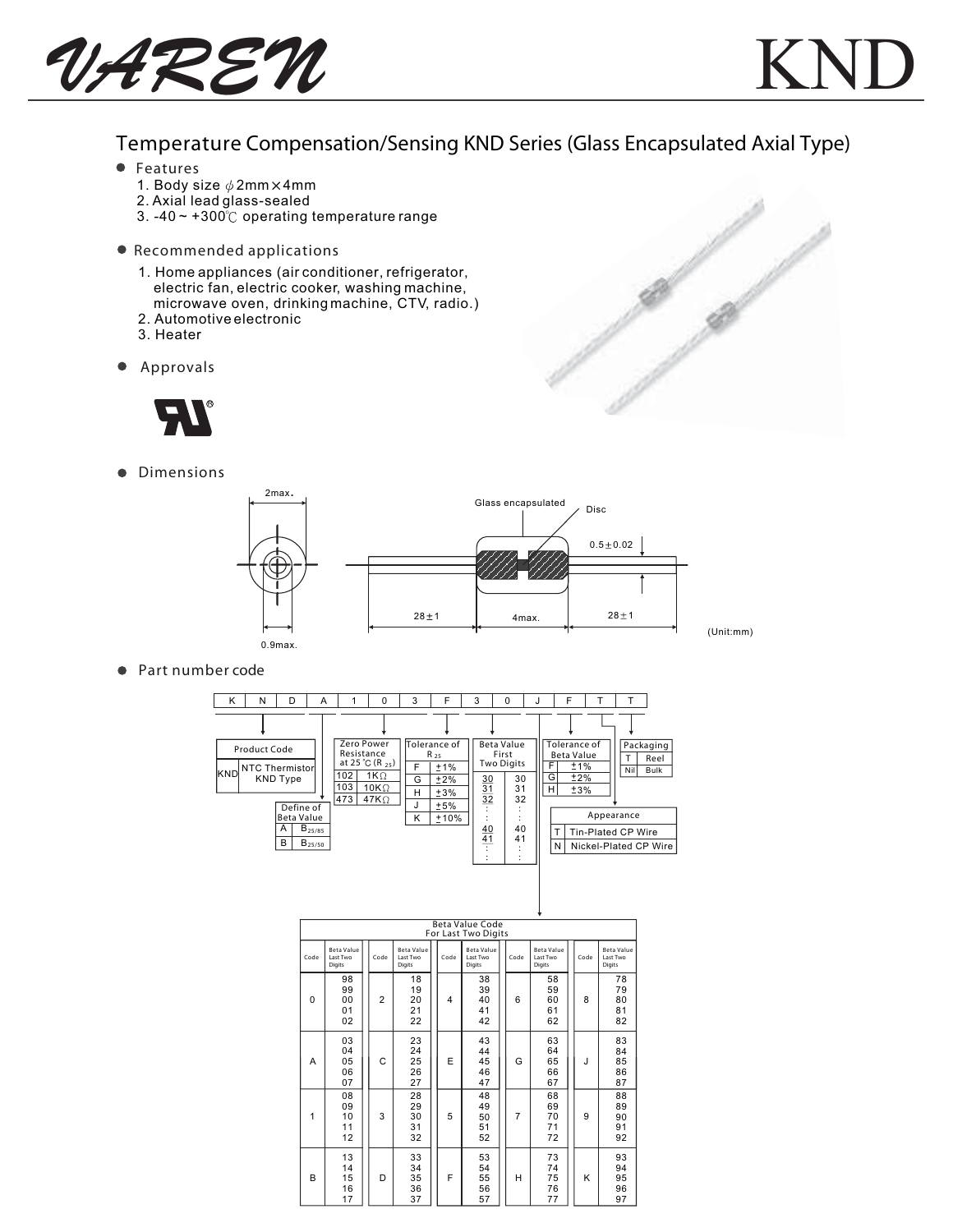

## **•** Characteristics

| Part no.                | Zero<br>power<br>Iresistance<br>at $25^\circ$ C<br>$(K \Omega)$ | Tolerance<br>of<br>resistance<br>$(\pm\%)$ | B<br>value<br>(K) |      | Tolerance<br>of<br><b>B</b> value<br>$(*\%)$ | Max.<br>power rating<br>at $25^\circ$ C<br>(mW) | Thermal<br>dissipation<br>constant<br>$(mW^{\circ}C)$ | Thermal<br>time<br>constant<br>(Sec.) | Operating<br>temperature<br>range<br>(C)                                        |
|-------------------------|-----------------------------------------------------------------|--------------------------------------------|-------------------|------|----------------------------------------------|-------------------------------------------------|-------------------------------------------------------|---------------------------------------|---------------------------------------------------------------------------------|
| KNDB502 355*            | 5                                                               |                                            | 25/50             | 3550 |                                              | 120                                             | $\geq$ 2                                              |                                       | $-40 - +200$<br>(Tin-plated CP wire)<br>$-40 - +300$<br>(Nickel-plated CP wire) |
| KNDB103 355*            | 10                                                              | $1 \cdot 2 \cdot 3 \cdot 5 \cdot 10$       | 25/50             | 3550 | $1 \cdot 2 \cdot 3$                          |                                                 |                                                       | $≤10$                                 |                                                                                 |
| KNDB103 395*            | 10                                                              |                                            | 25/50             | 3950 |                                              |                                                 |                                                       |                                       |                                                                                 |
| KNDA103 <sup>34D*</sup> | 10                                                              |                                            | 25/85             | 3435 |                                              |                                                 |                                                       |                                       |                                                                                 |
| KNDA103 327*            | 10                                                              |                                            | 25/85             | 3270 |                                              |                                                 |                                                       |                                       |                                                                                 |
| KNDA103 370*            | 10                                                              |                                            | 25/85             | 3700 |                                              |                                                 |                                                       |                                       |                                                                                 |
| KNDB103347*             | 10                                                              |                                            | 25/50             | 3470 |                                              |                                                 |                                                       |                                       |                                                                                 |
| KNDA10339H*             | 10                                                              |                                            | 25/85             | 3975 |                                              |                                                 |                                                       |                                       |                                                                                 |
| KNDB203 395*            | 20                                                              |                                            | 25/50             | 3950 |                                              |                                                 |                                                       |                                       |                                                                                 |
| KNDB303 395*            | 30                                                              |                                            | 25/50             | 3950 |                                              |                                                 |                                                       |                                       |                                                                                 |
| KNDB473 395*            | 47                                                              |                                            | 25/50             | 3950 |                                              |                                                 |                                                       |                                       |                                                                                 |
| KNDB503 395*            | 50                                                              |                                            | 25/50             | 3950 |                                              |                                                 |                                                       |                                       |                                                                                 |
| KNDB104 395*            | 100                                                             |                                            | 25/50             | 3950 |                                              |                                                 |                                                       |                                       |                                                                                 |
| KNDB104 400*            | 100                                                             |                                            | 25/50             | 4000 |                                              |                                                 |                                                       |                                       |                                                                                 |
| KNDA104 <sup>39H*</sup> | 100                                                             |                                            | 25/85             | 3975 |                                              |                                                 |                                                       |                                       |                                                                                 |
| KNDA104 430*            | 100                                                             |                                            | 25/85             | 4300 |                                              |                                                 |                                                       |                                       |                                                                                 |

Note 1: □ = Tolerance of resistance<br>Note 2: \*= Tolerance of B value

R-T characteristic curve (representative)



KNDB502 355\*~ KNDB104 430\*